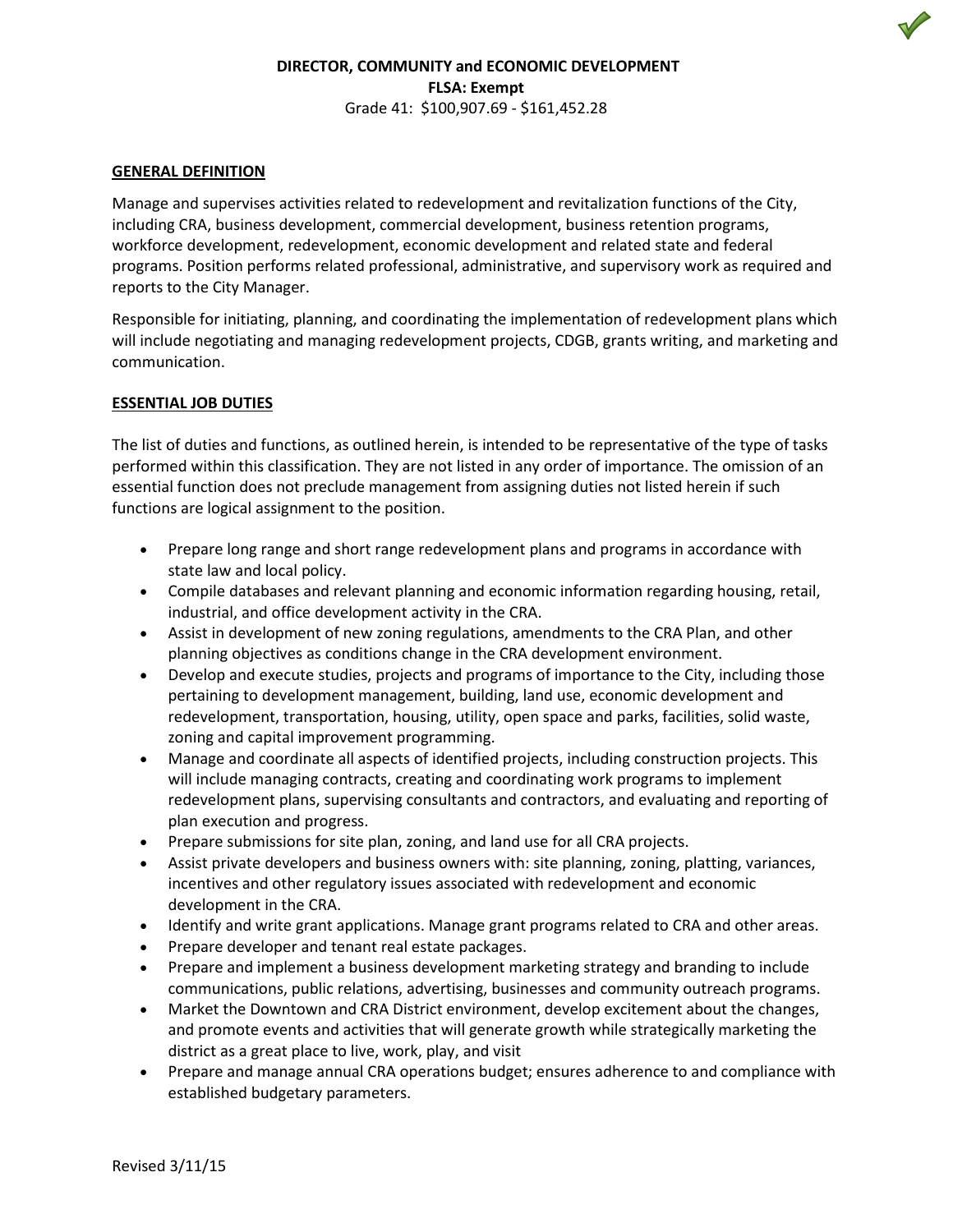# **DIRECTOR, COMMUNITY and ECONOMIC DEVELOPMENT FLSA: Exempt** Grade 41: \$100,907.69 - \$161,452.28

#### **Knowledge, Ability and Skills**

- Knowledge of the principles of economic development.
- Knowledge of public and private financing and various debt financing mechanisms.
- Knowledge of professional services contracting, bidding procedures, and contract administration.
- Knowledge of the principles of budget administration and financial forecasting.
- Knowledge of statistical and research methods.
- Knowledge of the basic functions of Community Redevelopment Agencies, with the ability to interpret and apply the principles, practices, and procedures specified in Florida redevelopment law.
- Knowledge and experience with Public-Private Partnership developer negotiations and agreements.
- Ability to communicate professionally verbally, in writing, and presentations. .
- Ability to effectively analyze issues and problems and identify optimum solutions.
- Ability to plan, organize, and implement duties and responsibilities defined by desired outcomes and objectives.
- Ability to gain cooperation through discussions and persuasion.
- Ability to use good conflict resolution skills.
- Ability to manage complex problems with multiple stakeholders.
- Ability to establish and maintain effective working relationships with internal and external customers, as well as governing and appointed authorities.
- Considerable knowledge of modern office practices, with emphasis on computer literacy, wordprocessing, spreadsheet applications, data base software and electronic records.
- An understanding of business attraction including lease negotiations and real estate Performas.

## **Minimum Training and Experience**

Bachelor's degree from an accredited four-year college or university. Ten (10) years' experience in project management, construction, economic development, strategic planning, communications, commercial marketing and research or related area. Two (2) of the years must demonstrate experience in managing all aspects of complex projects from concept to operations (life cycle).

## **Preferred**

- Master's degree in business administration, public administration, economics, urban planning, or a related area of study.
- Two (2) years CRA experience
- Two (2) years Municipal or County Project Experience
- Florida Redevelopment Association (FRA) Redevelopment Certification